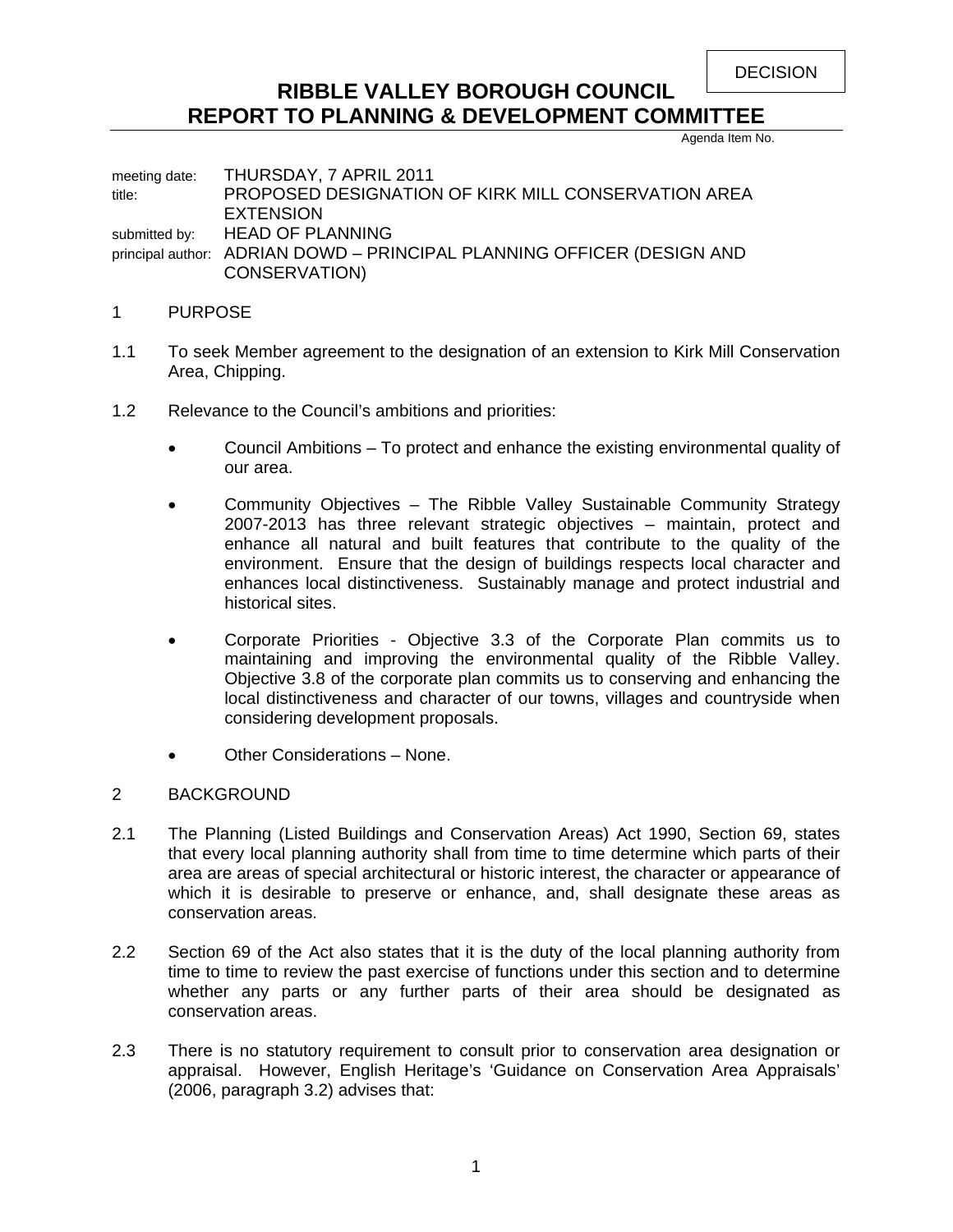*"Once a conservation area appraisal has been completed in draft form, it should be issued for public comment. Local consultation can help to bring valuable public understanding and "ownership" to proposals for the area. Thought should be given to encouraging a wider public debate, drawing together local people, resident groups, amenity groups, businesses and other community organisations, in a discussion about issues facing the area and how these might be addressed. Ideally, consultation should be undertaken generally in line with the local authority's statement of community involvement (SCI)".* 

- 2.4 In February 2010 Members designated Kirk Mill Conservation Area in response to the immediate threat of redevelopment to the late  $18<sup>th</sup>$  Century industrial hamlet. A limited consultation exercise was undertaken prior to decision, which suggested that the conservation area boundary might have been drawn too tightly and without full consideration to the interest of the 'Arkwright style' water-powered mill's hydraulic engineering features remaining in the landscape. There was also a wish for local input into the drawing up of any revised conservation boundary.
- 2.5 In July 2010 Members agreed to the undertaking of a one month public consultation on the proposed extension of Kirk Mill Conservation Area.
- 3. PUBLIC CONSULTATION
- 3.1 Public consultation on the proposal to extend the conservation area boundary to include the mill's hydraulic engineering features and the full extent of the natural bowl in which the hamlet is contained, began in the week commencing 6 September 2010 with comments to be received by 11 October 2010. However, as the process was nonstatutory, comments received after the official end date have been considered.
- 3.2 Letters explaining and justifying the proposal and advising as to the main impacts of conservation area designation were sent to all known owners/occupiers of properties within the existing and proposed conservation area boundaries, the Parish Council, Chipping Local History Society, the administrator for H J Berry & Sons Ltd, the land agents for the sale of H J Berry & Sons Ltd's assets and Lancashire County Council (Archaeology). Site notices advising of the above and including maps of the existing and proposed boundaries were placed in the area.
- 3.3 The responses received are summarised below:
	- i) lead administrator of H J Berry & Sons Ltd no particular issue with revised boundary (verbal communication).
	- ii) owner of Clark House Farm has land within the proposed conservation area extension - initial concern that may affect his agreement to maintain the wildflower meadow (verbal communication).
	- iii) Owner of Austin House and his agent initial response advises that the historic weir on Dobson's Brook has been largely destroyed by past flooding. No reason why the house itself cannot form part of the conservation area but hope that such designation does not impact unreasonably on wish to enjoy residential surroundings as well as to adjust their living accommodation respectfully. Question whether boundary is too wide given the change/loss to the mill's original hydrological features, a TPO covering some of the woodland and the AONB designation and suggests that this may dilute the Conservation Area (verbal communication 15/9/10 and letter received 22/9/10). Subsequent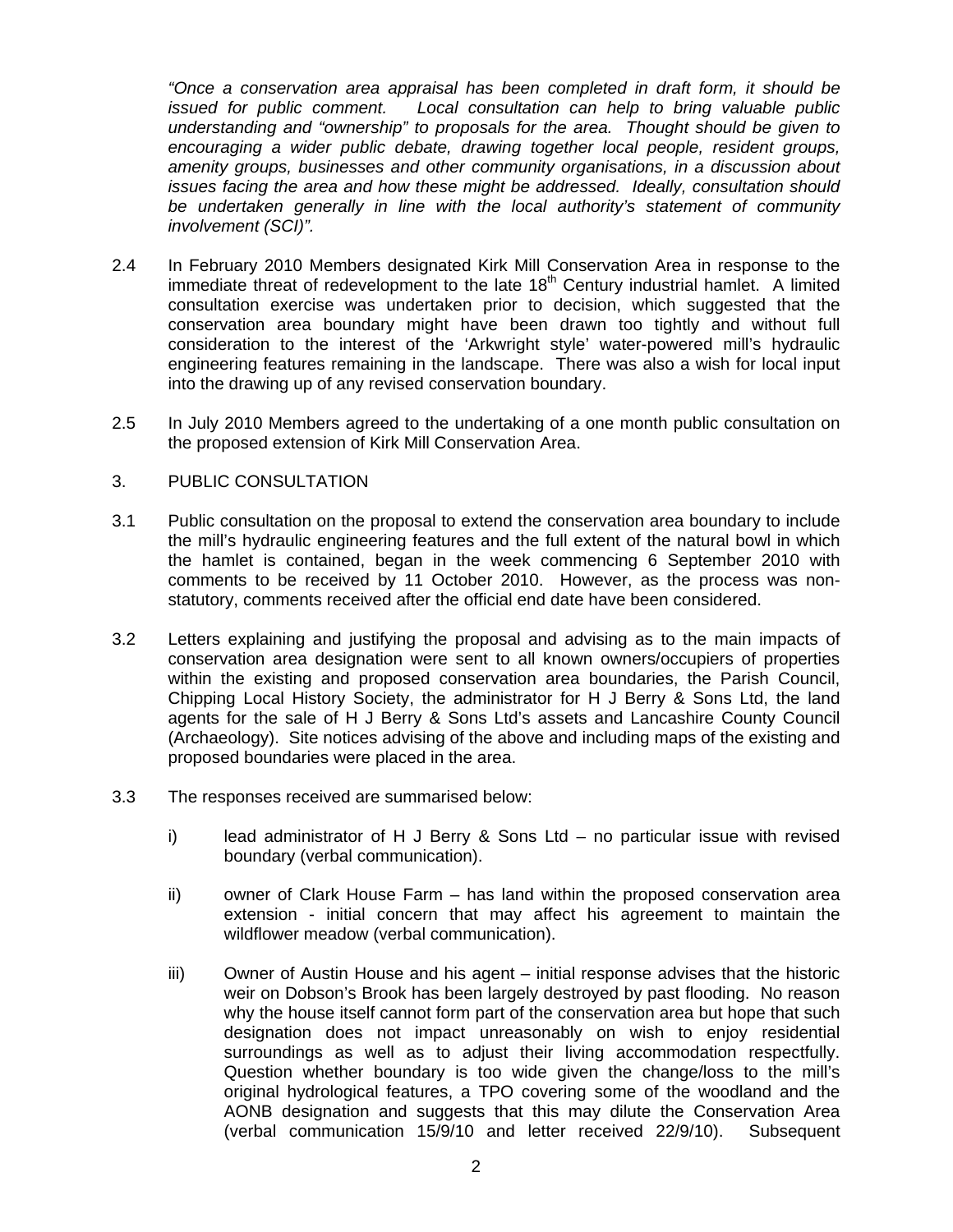response objects to the conservation area extension (letter received 7/10/10 which also reflects upon the receipt of pre-application opinions from Borough Council officers expressing concern at an element of the owner's proposals to extend his property).

- 4 RISK ASSESSMENT
- 4.1 The approval of this report may have the following implications:
	- Resources Conservation area designation and extension may result in an increase in planning applications submitted as a result of "permitted development" thresholds being reduced. Whilst the Council currently receives less than 10 conservation area consent applications for the demolition of buildings within conservation areas each year, it should be noted that this type of application carries no submission fee. The Planning (Listed Buildings and Conservation Areas) Act 1990 requires new conservation area designations to be publicised in the London Gazette and in at least one newspaper circulating in the area of the local planning authority.
	- Technical, Environmental and Legal The main consequences of conservation area designation are:
		- 1. the Borough Council has a statutory duty to keep conservation area designations under review.
		- 2. the Borough Council is under a general duty to ensure the preservation and enhancement of conservation areas, and a particular duty to prepare proposals to that end;
		- 3. notice must be given to the Borough Council before works are carried out to any tree in the area;
		- 4. Conservation area consent is required for the demolition of most unlisted buildings in the area (enforcement action or criminal prosecution may result if consent is not obtained);
		- 5. the limits of what works may be carried out without planning permission are different;
		- 6. extra publicity is given to planning applications affecting conservation areas;
		- 7. the Borough Council is to take into account the desirability of preserving and enhancing the character and appearance of the area when determining applications;
		- 8. the making of Article 4 Directions, which limit permitted development rights, is more straight forward;
		- 9. the Borough Council or the Secretary of State may be able to take steps to ensure that a building in a conservation area is kept in good repair;
- 4.2 Consideration of the proposed conservation area extension has been stymied by the Insolvency Act 1986 and an Administration Moratorium related to the assets of H J Berry & Sons Ltd. However, officers were advised on 14 March 2011 that this Administration had come to an end (10 February 2011) and land related to the proposed conservation area extension had been sold (7 March 2011). The administrators had previously confirmed to